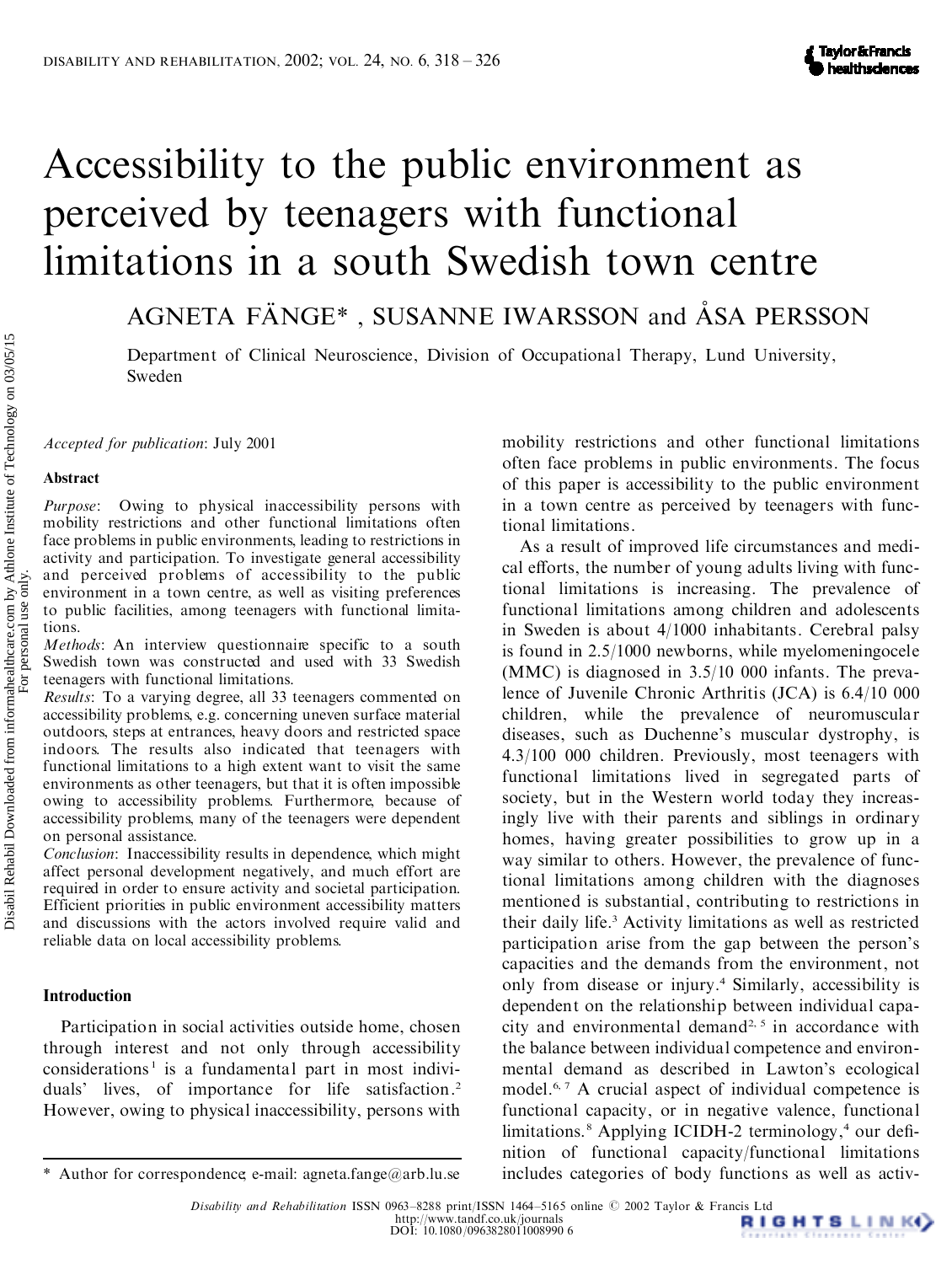ities. This definition facilitates a meaningful operationalization of the accessibility concept. Accessibility is one aspect of the person-environment relationship, i.e. in order to understand the concept of accessibility further knowledge is needed of the person as well as of the environmental component. An implication of the fact that accessibility is the relation between functional capa city and environmental demand <sup>2</sup> is that no uniform adapted environment exists, owing to the variation in the functional capacity of persons. 9

Public facilities are important arenas where teen agers spend a fair amount of time, often by hanging around in streets and squares, at cafés or in department stores. Teenagers use the public environment in many different ways, in order to create meaning and connection in their existence, and as a place where they can qualify for adulthood. <sup>10</sup> Public facilities are neutral areas, affording options to try social activities not found elsewhere <sup>11</sup> and are therefore important to teenagers on the verge of adulthood. Consequently, society must be planned and established in such a way that it fosters participation in a wide range of activities, in real environments. The choice and performance of activities varies across the life-span 4 in terms of time and interest, but is vital to the identity as well as functions and skills. 13, <sup>14</sup> On the other hand, physical environmental barriers might restrict participation, resulting in lack of experience, low self-esteem, and dependence on others. <sup>1</sup> Although reduced in comparison to other teenagers, social maturation among teenagers with functional limitations is not related to the severity of the functional limitations themselves, suggesting that the environ ment is more influential in this process than the underlying impairment. 15

Research targeting accessibility to the physical envir onment is scarce, and the empirical studies available mainly focus on housing accessibility, mostly in relation to elderly people. 16, <sup>17</sup> Among the few empirical studies targeting public environment accessibility, McClain and colleagues investigated food stores <sup>18</sup> and restaurants,<sup>19</sup> identifying the most common problems.

To the best of our knowledge, no recent empirical studies on how teenagers with functional limitations perceive public environment accessibility have been published. The objective of this study was to investigate general outdoor accessibility, visiting preferences to public facilities, and perceived problems of accessibility to the public environment in a town centre among teen agers with functional limitations. An additional aim was to gather information on suggested measures for improved public environmental accessibility.

### **Methods**

#### STUDY DISTRICT

The study was carried out in Kristianstad in south Sweden, a local municipality with 74 000 inhabitants, 27 000 of them living in the town and the restin the sparsely populated countryside or in smaller built-up areas. The town of Kristianstad, founded in 1614, has a mild climate, generally without severe winters. It is an appreciated commercial town with a flat central part built up on four straight thoroughfares, perpendicular to a number of cross-streets. Most of the buildings have at least one step to the entrance, but rebuilding effected in recent years has resulted in the levelling of some entrances. The bus and train terminals are situated on different fringes of the commercial centre, and Kristianstad Airport is located about 20 minutes by car from the town centre.

In 1993, a Specially Adapted Upper Secondary School (SAUSS), adapted to the needs of teenagers with functional limitations, was established. In accordance with current Swedish school legislation, the unit is intended for teenagers aged  $16 - 21$  years, in need of adapted educational facilities exceeding the possibilities available in ordinary schools. To be considered for this kind of National SAUSS, the teenager must be in substantial need of qualified multi-professional support during the school day. The teenagers are guaranteed adapted tuition within an ordinary national Upper Secondary School programme, along with qualified habilitation, personal care and assistance, as well as boarding house accommodation. Ordinary Swedish Upper Secondary School programmes comprise three years of study, but since the teenagers targeted by National SAUSS require substantial special efforts, they may choose an additional year of study. The Kristianstad National SAUSS is the southernmost of the four facilities in Sweden. Male teen agers are in the majority, while the situation is the opposite in the units situated in the northern parts of the country. Two of the school buildings and four of the five boarding houses used by the SAUSS are situated in oldfashioned buildings specially adapted for wheel chairs, at walking distance from the shopping centre and the public transportation terminals. The fifth boarding house and some other school buildings used by the SAUSS are situ ated  $1 - 4$  km from the inner city, and most of the teenagers go there by special buses.

#### **SUBJECTS**

All teenagers registered at the Kristianstad National SAUSS at the time of data collection were asked to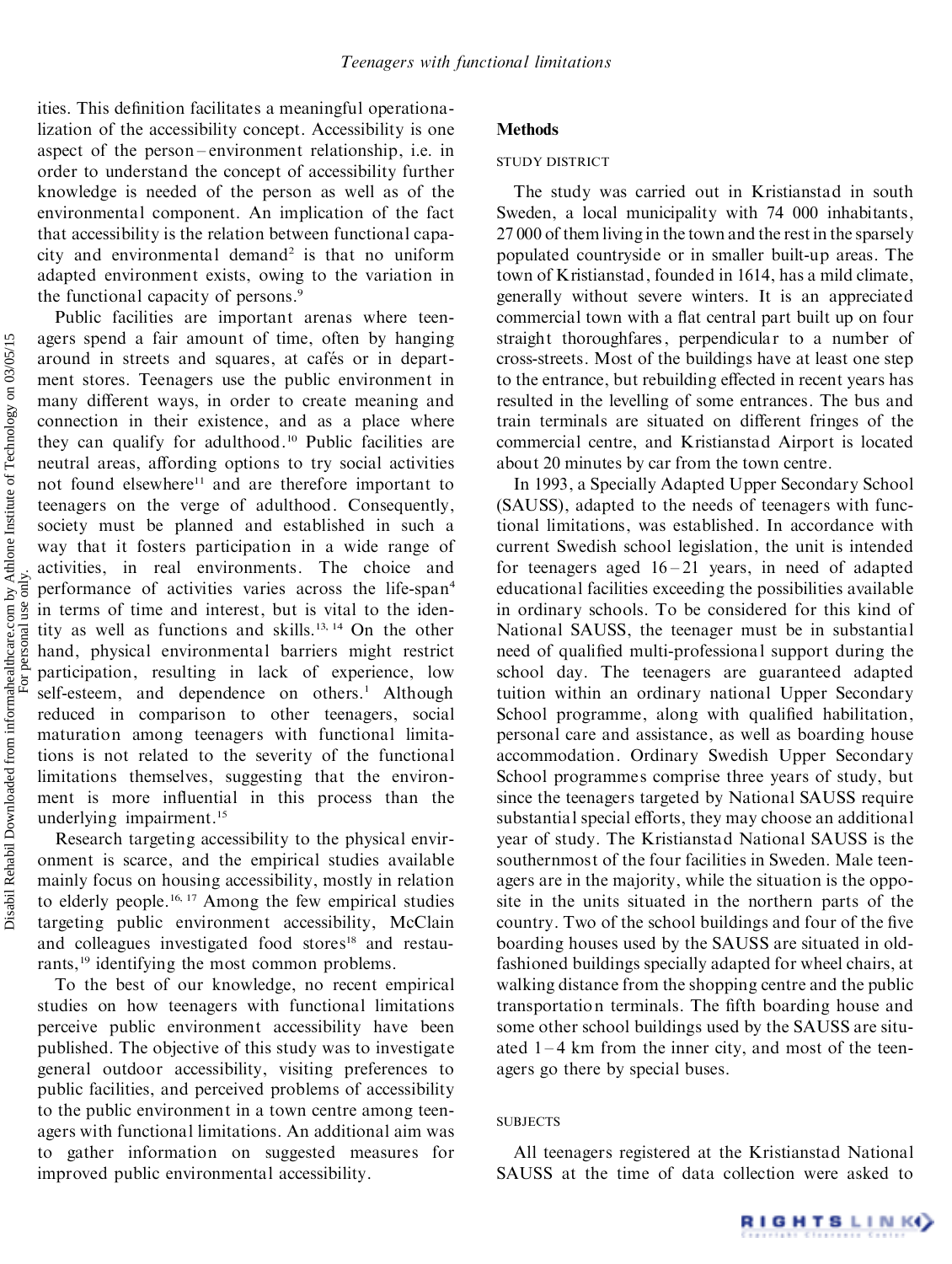participate  $(n=41, 29$  males and 12 females). Owing to the dropout of eight individuals, the sample consisted of 33 respondents (22 males and 11 females), mainly third-year students. Mean age was 17.5 years. Reasons for dropout were that two teenagers were not accommodated in Kristianstad and thus had very limited experience of moving around in the town centre, one was not motivated to participate, and another failed to be present at the time for data collection. Four teenagers stated that they did not experience any accessibility problems and therefore considered that their participation would not contri bute to the study. Out of the 33 participants, 31 had moved to Kristianstad because of the school and now lived in one of the five specially adapted boarding houses close to the school, all of them in need of personal assistance on a 24-h basis. The remaining two participants lived with their families in ordinary housing. Out of these two, one needed personal assistance on a 24-h basis. The diagnoses in the sample were cerebral palsy  $(n=15)$ , myelomeningocele (MMC)  $(n=9)$ , muscular diseases  $(n=5)$ , juvenile rheumathoid arthritis  $JRA$   $(n=2)$ , and a few others  $(n=2)$ . The prevalence of functional limitations and use of mobility aids was substantial (table 1).

## INTERVIEW QUESTIONNAIRE

Since the literature review performed prior to this study failed to identify any previously tested instrument for assessment of personal assistance, perceived accessi-

**Table 1** Prevalence of functional limitations and dependence on technical devices for mobility in the sample,  $n=33$ 

| Functional limitations and dependence on mobility aids <sup>a</sup> |                |  |
|---------------------------------------------------------------------|----------------|--|
| Difficulty in interpreting information                              | 11             |  |
| Severe loss of sight                                                | 8              |  |
| Complete loss of sight                                              | $\theta$       |  |
| Severe loss of hearing                                              | $\overline{2}$ |  |
| Poor balance                                                        | 24             |  |
| Incoordination                                                      | 16             |  |
| Limitations of stamina                                              | 20             |  |
| Difficulty in moving head                                           | -5             |  |
| Difficulty in reaching with arms                                    | 20             |  |
| Difficulty in handling/fingering                                    | 22             |  |
| Loss of upper extremity skills                                      | $\Omega$       |  |
| Difficulty in bending, kneeling, etc.                               | 30             |  |
| Reliance on walking aids                                            | 2              |  |
| Wheelchair use                                                      | 30             |  |
| Extremes of size and weight                                         |                |  |

*Note*: The number of functional limitations/dependence on technical devices for mobility in each subject ranged from 1 to 10. <sup>a</sup>As defined in the Housing Enabler Instrument (Iwarsson 1999, Iwarsson and Slaug 2000).

bility, and visiting preferences in the public city environ ment, a new interview questionnaire had to be devel oped. In order to optimize the content validity of the questionnaire, a few pilot interviews were conducted. By personal knowledge of the third author and other experienced occupational therapists at the Kristianstad National SAUSS, seven persons living in the municipality of Kristianstad were enrolled. The main inclusion criteria applied were `various functional limitations' and `active and frequent use of the town centre environ ment'. Because of difficulties in finding persons of similar age and with similar functional limitations as the target group of this study, the mean age of subjects in the pilot interviews was higher (mean age 29 years, range  $21 - 50$ ). The pilot interviews, conducted by the third author, resulted in some revisions of the instrument. The questionnaire was also completed with written instructions.

The first section of the questionnaire comprised five descriptive questions concerning age and school-year, gender, housing conditions, diagnosis and personal assistance needed. The prevalence of functional limitations and dependence on mobility aids in the sample  $(table 1)$  was defined using the first part of the Housing Enabler.<sup>20, 21</sup> Furthermore, this assessment was independently validated by an occupational therapist employed at the Kristianstad SAUSS.

The second part of the questionnaire concerned public outdoor environment in general in the inner city, intending to explore user opinions of subjectively experienced problems, suggestions of adaptations, and positive examples of design. It comprised open-ended questions based on ongoing research on public transportation accessibility,  $9, 22$  detailed in 12 aspects: surface material, kerb cuts, traffic approaching, traffic signs, apparatus and controls, noise level, temporary obstacles in pedestrian areas, lighting, seats, guide lines, parking loading zones, and shop windows.

The third section of the interview questionnaire targeted visiting preferences in the public city environ ment. First, public facilities identified as relevant for teenagers in general were chosen out of the most recent local official guide of accessible public facilities in the area. Second, since at the time of this study the guide had not been updated for three years, five assistants from the different boarding houses contributed by identifying additional public facilities they knew by experience that the teenagers in the target group often wanted to visit. That is, this part of the questionnaire was built up as a tailored assessment, <sup>23</sup> unique for the target town. It included a variety of different facilities, e.g. restaurants, cinemas, food stores, and music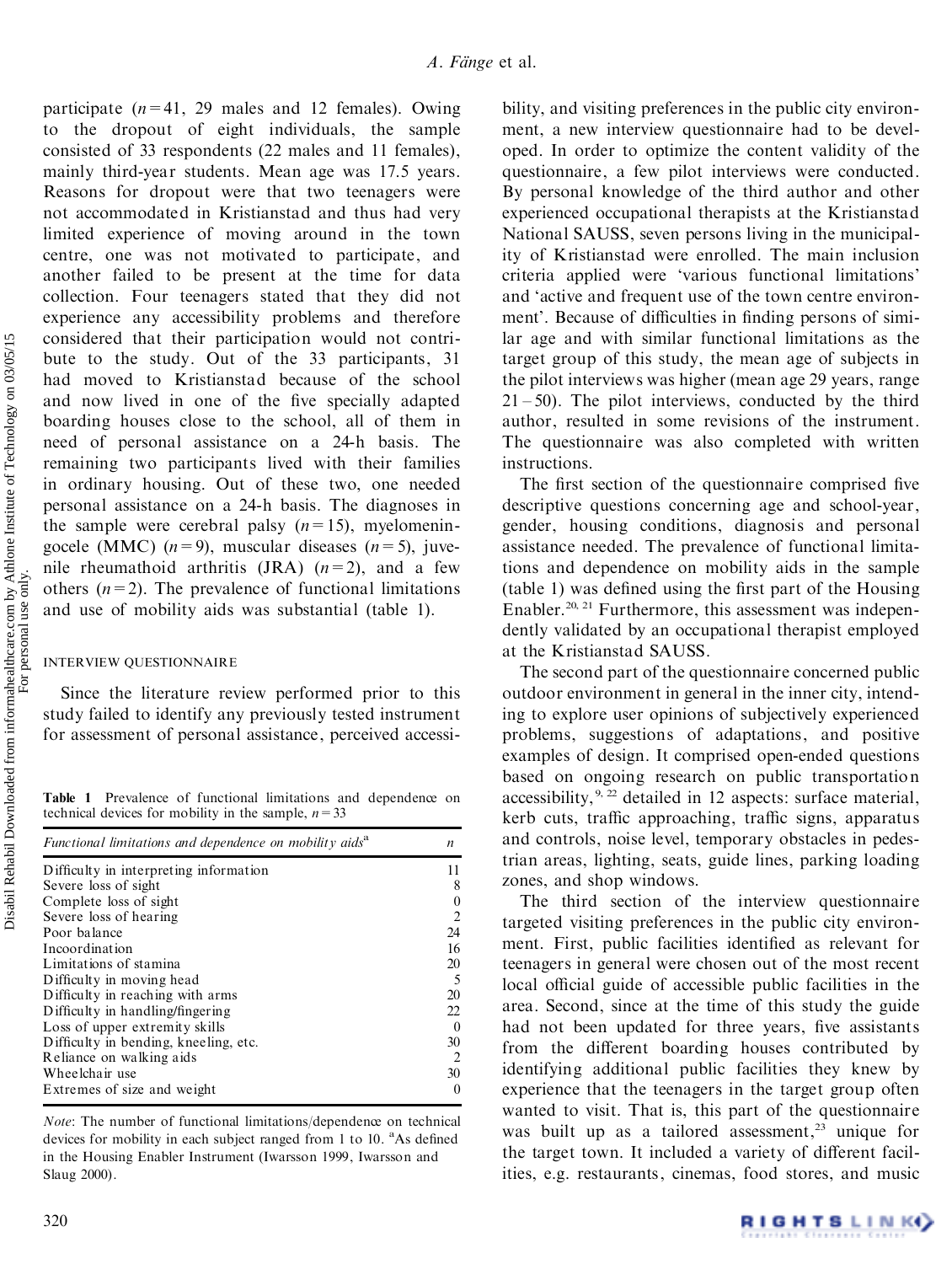stores. For use in the questionnaire, the different facilities were categorized (table 2). During the interview, each teenager's visit preferences to specific facilities were identified, and in order to investigate perceived accessibility problems among the teenagers in a systematic manner, five questions were asked about each of these facilities. They were worded 'visits', `cannot, but want to visit' and `need for personal assistance', to be answered dichotomously (yes or no). The question `need for personal assistance' was to be answered for each facility the teenager wanted to visit and was linked to a question on `problems experi enced'. The fifth question was worded 'How often do you want to visit?' and was to be filled in with the estimated number of desired annual visits, i.e. the teen agers were asked to estimate their attendance rates, either to each facility category or specifically for each facility. The interview questionnaire also sought to explore user opinions of subjectively experienced problems, suggestions of adaptations and positive examples of design. Finally, the format comprised one question about how the teenager usually chose facilities to visit, i.e. from consideration of interest or accessibility, or both; and the very last question gave an opportunity to utter positive as well as negative opinions about accessibility.

### **PROCEDURE**

As part of ordinary occupational therapy sessions at the SAUSS, the third author informed the teenagers about the study. Data collection was carried out with each of them individually, during a winter period. The interviews were performed following the questionnaire as described above. In addition to the structured format, the author asked further follow-up questions, making use of her experience and substantial knowledge of the group at target, and all answers were carefully noted. Each interview lasted  $1\frac{1}{2} - 2$  h. The first step of data analysis commenced immediately after each interview. Descriptive statistics were computed with the aid of SPSS, version 8.0. Qualitative data were reduced and added up in compact and interpreted units.

The Ethics Committee, Faculty of Medicine at Lund University, Sweden, approved the study.

### **Results**

#### USE OF PERSONAL ASSISTANCE

One third of the teenagers  $(n=11)$  always needed personal assistance, while two thirds (*n*=21) used perso nal assistance occasionally. One teenager never used

**Table 2** Categories of facilities defined in the questionnaire developed for this study

| Type of facility             | $n^{\mathrm{a}}$ | Type of facility (cont.)   | $\boldsymbol{n}$ | Type of facility $(cont.)$ | n  |
|------------------------------|------------------|----------------------------|------------------|----------------------------|----|
| Art shops                    | 3                | Health food stores         | 5                | Photographers              |    |
| A wning shop                 |                  | Hobby and leisure shops    |                  | Post offices               |    |
| <b>Banks</b>                 |                  | Hotel and youth hostels    |                  | Public administration      | 18 |
| Bicycle dealers              |                  | Jewellers'                 |                  | Pubs and dance halls       | 13 |
| <b>Booksellers</b>           |                  | K josks                    |                  | Restaurants and pizzerias  | 26 |
| Cafes                        | 14               | Kitchen fixtures shops     |                  | Second-hand shops          |    |
| Candy shops                  |                  | Lamp shops                 |                  | Sewing-machine shops       |    |
| Car accessories              |                  | Law offices                | 6                | Shoe shops                 |    |
| Carpenters                   |                  | Leather goods              |                  | Shoemakers                 |    |
| Carpet stores                |                  | Leisure establishment      |                  | Sports shops               |    |
| Chemists                     |                  | Libraries                  |                  | Television and radio       |    |
| Chiropodist                  |                  | Liquor stores              | $\overline{c}$   | Textile shops              |    |
| Cinemas                      |                  | Locksmiths                 |                  | Tile shops                 |    |
| Computer shops               | 4                | Manufacturers              | 37               | Tobacconists               |    |
| Cultural establishments      |                  | Medical service            |                  | Tourist agencies           |    |
| Department stores            |                  | Mobile telephone shops     |                  | Toy stores                 |    |
| Dry cleaners                 | 3                | Music shop                 |                  | Transportation             |    |
| Flooring shops               |                  | Needlework shops           |                  | Travel agencies            |    |
| Florists                     |                  | Non-categorized facilities |                  | Watchmakers'               |    |
| Food stores                  |                  | Opticians                  |                  | Video shops                |    |
| Furniture                    |                  | Paint dealers              |                  |                            |    |
| Gift shops                   |                  | Perfumeries                |                  |                            |    |
| Hairdressers                 | 24               | Pet shops                  |                  |                            |    |
| Hamburger and hot dog stands | 5                | Photo shops                |                  |                            |    |
| Total                        |                  |                            |                  | 380                        |    |

*n*<sup>a</sup> = number of facilities included in each category. Note that the questionnaire must be tailored for use in other study districts.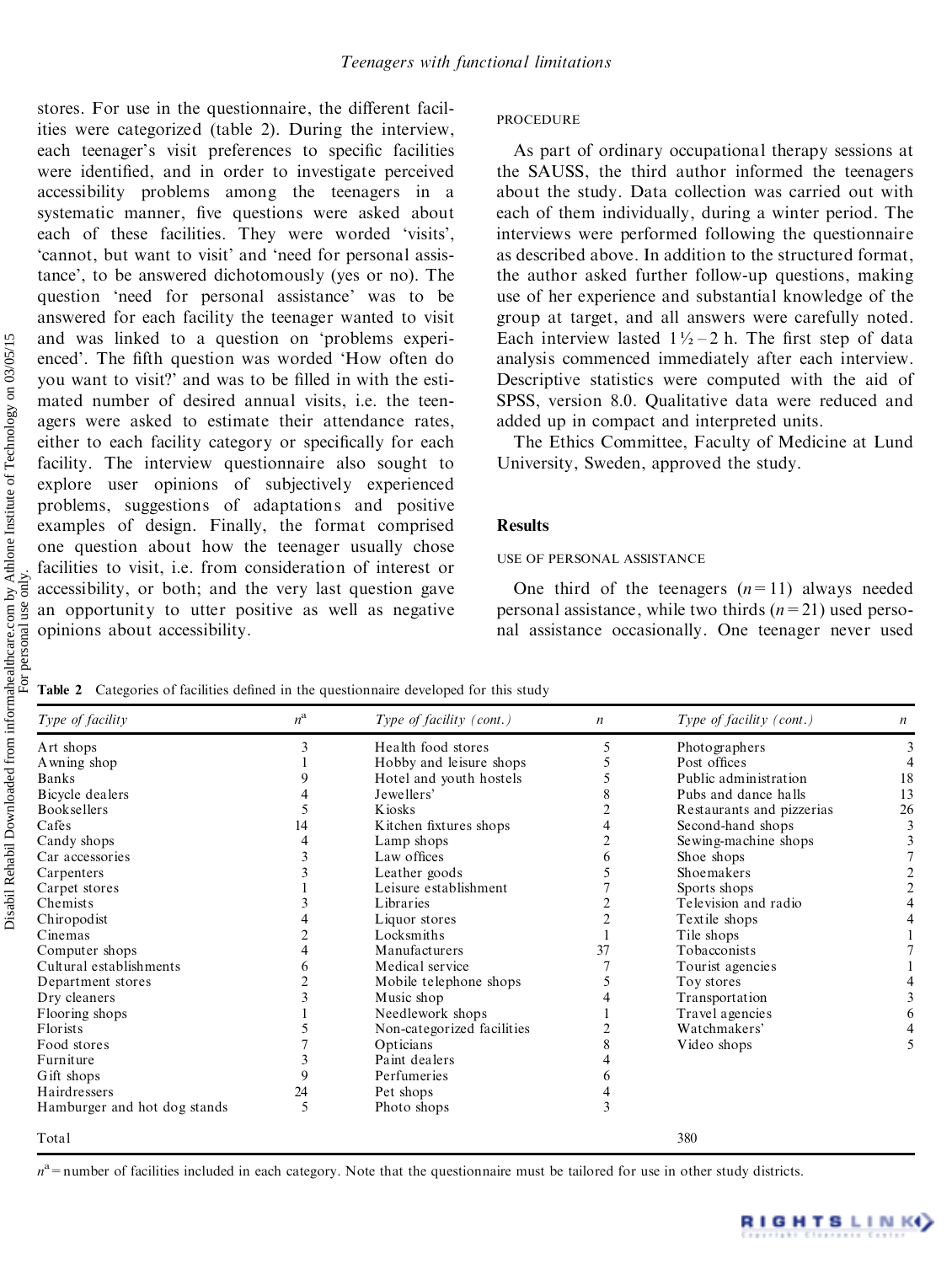personal assistance in public facilities. Nearly two thirds  $(n=23)$  of the teenagers, irrespective of whether they used personal assistance permanently or only occasion ally, stated that they required personal assistance because of accessibility problems in the public environ ment. The problems perceived were environmental barriers in streets and commercial premises, e.g. difficulties in finding the right way, judging distances and kerbs, difficulties in forcing steps, opening doors, and using elevators, or difficulties taking merchandise from shelves. Furthermore, some teenagers answered that they needed personal assistance in other actions, e.g. handling money and wallet, packing up a bag or carrying merchandise, pushing the wheelchair, changing clothes, or going dancing. Some also stated the need for moral support to perform certain activities.

## CHOOSING FACILITIES FOR VISITING

Among the 33 teenagers, 32 stated that they, thanks to the availability of personal assistance, had the opportunity to visit many otherwise inaccessible facilities, but the investigation pointed out that less than half of them  $(n=14)$  chose to visit facilities out of pure interest. Accessibility was the only consideration directing the actual choices for one third  $(n=11)$  of the sample, while the remaining teenagers reported consideration of accessibility as well as interest when choosing facilities for visiting.

## PERCEIVED ACCESSIBILITY PROBLEMS

## *General outdoor environment*

All the teenagers  $(n=33)$  interviewed gave opinions of outdoor accessibility. The majority  $(n=26)$  of them commented on surface material. The greatest obstacle experienced was paving stones, stated by two thirds of the teenagers. Problems mentioned with paving stones were pedestrians stumbling on the joints between stones. Wheelchair users reported bumping sensations in wheelchairs, small wheelchair wheels getting stuck in between the stones, the risk of tipping over, and damage to the electronics of powered wheel chairs. High and steep kerbs without kerb cuts were other environmental barriers experienced by nearly every teenager  $(n=29)$ .

# *Trac situation*

Traffic approaching from two directions and unguarded pedestrian crossings were the main problems at intersections and crossings, according to almost half of the sample  $(n=18)$ . Bicycle parking and truck loading on pavements were also reported as problematic situations. Apparatus and controls placed too high were experienced as problems by less than half of the sample  $(n=14)$ . Lack of traffic signs at pedestrian crossings, high noise level generally, poor lighting, too few seating possibilities in the city centre, shared areas for pedestrians and bicycles, and parking loading zones occupied by non-disabled drivers, were barriers mentioned by a minority  $(n=7)$  of the teenagers.

## *Entrances and indoor environments*

In terms of accessibility problems indoors or at the entrance to the different facilities, the answers showed that the most common problem was the occurrence of steps at entrances. Other general problems were difficulties in attracting shop assistants' attention in order to gain help to access the premises, heavy doors, restricted space, difficulties in picking merchandise from the shelves, and paying. Problems in reading signs and finding their way around the premises were also reported by some teenagers. Bank dispensers placed too high, elevators placed at the back of the buildings, steep ramps, or having to ask for the key to the toilet were also mentioned as barriers to inde pendent use of the facilities. Two teenagers said that shops and pubs in the town centre in general were inaccessible.

## PERCEIVED FAVOURABLE ENVIRONMENTAL CONDITIONS

## *Physical environmental conditions*

Most of the teenagers gave examples of environmental conditions they considered favourable. As regards the outdoor environment in general, tarmac was said to be the best pavement surface, and level and even prefabricated concrete slabs, e.g. along walls, were positively experienced as well. In addition, the frequent occurrence of kerb cuts allowing for wheelchair passage was mentioned as a favourable condition throughout the city centre. Concerning the facilities *per se*, frequently mentioned positive examples were fixed or portable ramps at entrances, removal of stairs, the presence of automatic door openers to elevators, and the presence of outside doorbells. Large text signs notifying accessible facilities, the occurrence of banisters, and large space inside facilities were mentioned as well. The presence of auditive information on queue numbers as well as catalogues presenting the range of merchan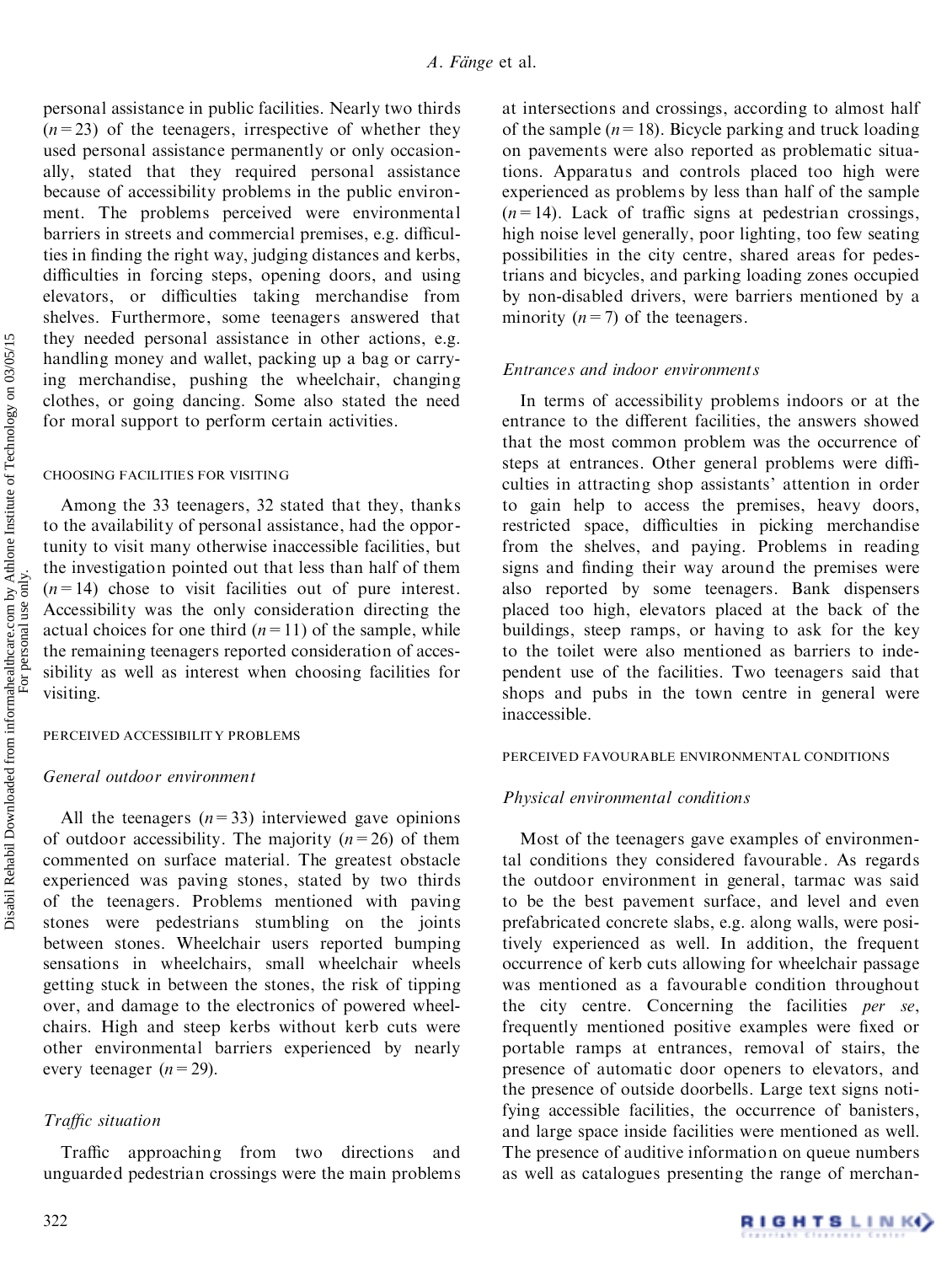dise in shops were also mentioned as measures improving the usability of the facilities.

## *Attitudes and social experiences*

Regarding phenomena besides the physical environ ment dimension, the most frequently mentioned exam ple was good personal service and a positive attitude on the part of the owner of the facility. In spite of many inaccessible environments in the city centre, some of the teenagers said that they experienced a greater openness towards persons with functional limitations, compared with when they first moved to the city. They also knew that some environmental adaptations in stores and other facilities had been accomplished to satisfy the SAUSS pupils' desires and expressed needs.

#### VISITING PREFERENCES

Disabil Rehabil Downloaded from informahealthcare.com by Athlone Institute of Technology on 03/05/15<br>For personal use only. Disabil Rehabil Downloaded from informahealthcare.com by Athlone Institute of Technology on 03/05/15 For personal use only.

All the teenagers interviewed  $(n=33)$  reported their visiting preferences. Department stores, banks, and music shops were popular facilities for nearly all  $(n=31)$ , while cinemas, pharmacies, post offices, manufacturers, restaurants, pizzerias, hamburger and hot dog stands were appreciated by 27 of them. Preferred visits to pubs and dance halls, cafeterias, cultural centres, public medical service establishments, and libraries were mentioned by 25 individuals in all, while more than half of the sample  $(n=19)$  identified kiosks, shops for hobby and leisure products, and video centres as interesting to visit (table 3). Under several facility categories, there were a few specific facilities reported as impossible to visit. In most cases, only few  $(2-4)$  teenagers reported such examples, but one noteworthy detailed result is that more than half of the sample  $(n=17)$  mentioned one of the cinemas as impossible to access.

## *Estimated annual visits*

Department stores represented the most popular facility category to visit, and were assigned a total of 2852 estimated annual visits. The major department store in the city centre accounted for 2110 estimated annual visits, while the second biggest one accounted for another 500. Two teenagers explicitly reported that they were reduced to visiting department stores; they were not able to access the stores they wished to visit. Banks were assigned a total of 1510 estimated annual visits, of which the major national bank received 868 visits while another major bank office had 230 visits a year. Summed estimated annual visits to the 15 most frequently mentioned facility categories are presented in table 3.

|  |                                                                |  | <b>Table 3</b> The 15 most preferred facility categories, total number of |
|--|----------------------------------------------------------------|--|---------------------------------------------------------------------------|
|  | visitors and estimated annual visits to each facility category |  |                                                                           |

| <i>Facility category</i>      | Total number<br>of visitors<br>$(n=33)$ | Estimated annual<br><i>visits to each</i><br><i>facility category</i> <sup>a</sup> |
|-------------------------------|-----------------------------------------|------------------------------------------------------------------------------------|
| Department stores             | 32                                      | 2852                                                                               |
| <b>Banks</b>                  | 32                                      | 1510                                                                               |
| Music shops                   | 30                                      | 974                                                                                |
| Cinemas                       | 28                                      | 451                                                                                |
| Hamburger bars/hot dog stands | 27                                      | 678                                                                                |
| Manufacturers                 | 27                                      | 448                                                                                |
| Pharmacies                    | 27                                      | 415                                                                                |
| Post offices                  | 27                                      | 263                                                                                |
| Restaurants/pizzerias         | 27                                      | 1418                                                                               |
| Leisure establishments        | 25                                      | 591                                                                                |
| Cafeterias                    | 22                                      | 166                                                                                |
| Pubs and dancehalls           | 25                                      | 800                                                                                |
| Cultural establishments       | 20                                      | 330                                                                                |
| Public medical service        | 20                                      | 206                                                                                |
| Libraries                     | 20                                      | 168                                                                                |

<sup>a</sup>The estimated attendance rates reported for specific facilities were summed for each category.

## **Discussion**

The results of this study indicate that teenagers with functional limitations experience many accessibility problems in public environments in inner cities. Even if current Swedish policy and regulations <sup>24</sup> as well as international guidelines and statements of rights <sup>25</sup> set out high ambitions as concerns accessibility, they are still not met in practical reality. The fact that less than half of the sample chose environment only from interest is highly remarkable and might affect independence and participation in social activities negatively. It should be kept in mind though, that this study is a first, explorative step towards general knowledge in this field. Our findings cannot be generalized to other groups of teenagers or other users, nor to other towns in Sweden or in other parts of the world. People living in other parts of the world may have vastly different expectations given past experiences, the political climate in their country, their culture-specific roles and habits, etc. Nevertheless, the results indicate that there is much important knowledge to be gained through this kind of approach. Our knowledge on how social conditions and structures should be designed in order to ensure all citizens full participation is still scarce, but accessibility is a prerequisite for universal participation in the processes of citizenship and consumership.

Obviously, teenagers with functional limitations do not have the same accessibility to and possibility to choose environments from their willpower as their fellow teenagers do, but they have the same visiting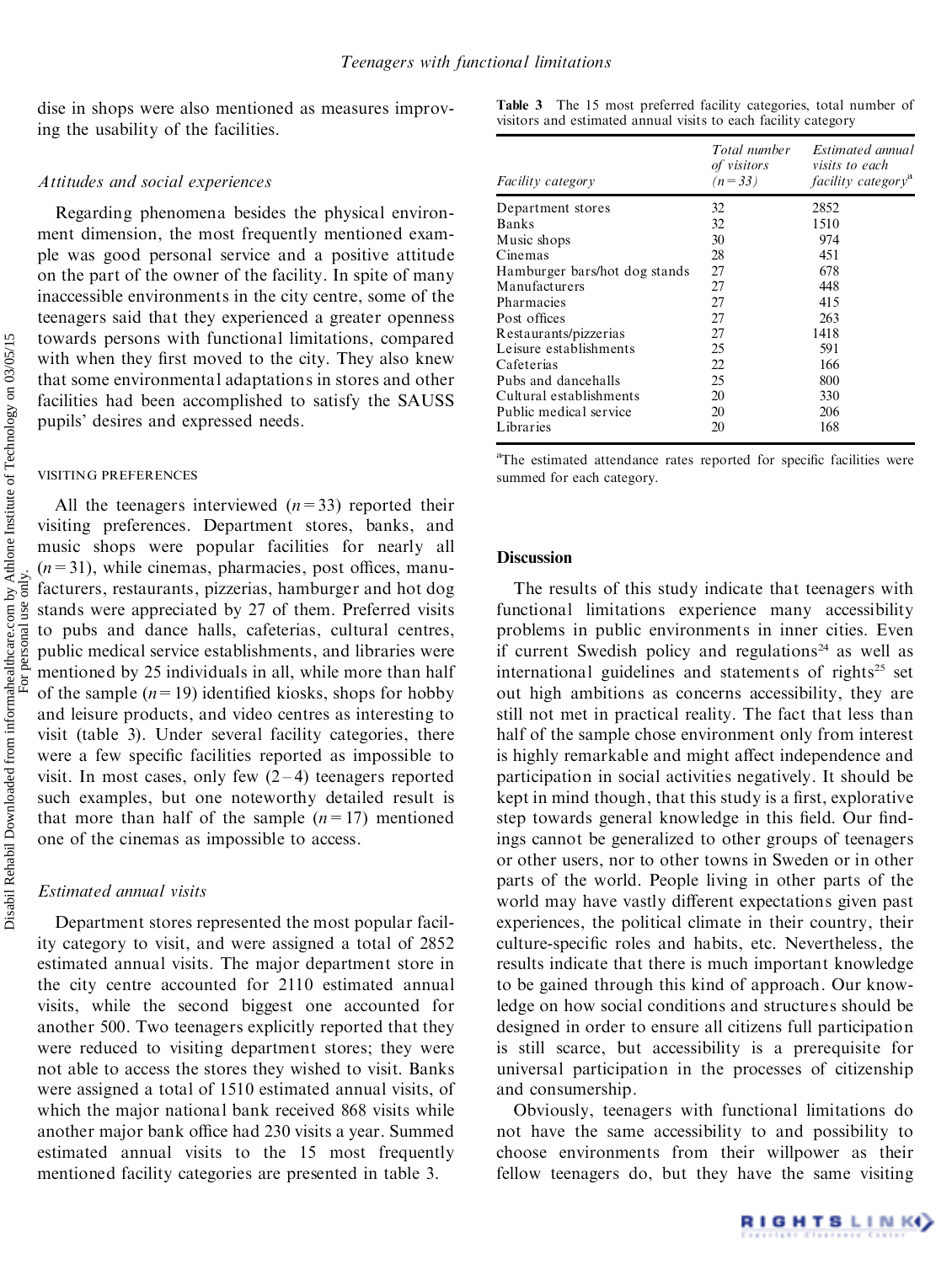preferences. <sup>26</sup> Having to use the back door of public facilities or the goods elevators in storage spaces may be unequal and insulting experiences that do not promote participation. In contrast to international intentions, solutions excluding persons with functional limitations threaten democracy and may well result in discrimination and marginalization. <sup>25</sup> According to the docility hypothesis, <sup>6</sup> even the removal of very small environmental barriers considerably influences the ability to perform desired activities, especially in indi viduals with severe functional limitations, making every achievement towards increased accessibility worthwhile.

Owing to the inaccessibility of preferred facilities, the majority of the teenagers participating in this study needed support from a personal assistant in the public environment. Since an essential part of the transition to adulthood is independence from parents and others,<sup>27</sup> teenagers should not be forced to rely on personal assistance to overcome environmental barriers, but instead be able to gain experience on the basis of their own initiatives and activities. <sup>1</sup> Department stores were frequently mentioned as accessible facilities and therefore considered the easiest to visit independently, even though the high frequency of estimated annual visits might not reflect the teenagers' main interests. The change of routines and habits as a result of the combination of declining physical capacity and environmental barriers is a well-known adaptation strategy among elderly people. <sup>28</sup> In fact, even though this study targeted a considerably younger group, the visiting preferences expressed by the teenagers may well be a result of indi vidual adaptation to overcome environmental barriers, not a result of interest only.

Teenagers in need of personal assistance do not visit inaccessible facilities spontaneously and represent a lost purchasing power. Instead of arranging a time with an assistant, demanding efforts of planning and time, they seemed to choose facilities where they could go indepen dently. Shop owners should be aware that they would most likely benefit from improved accessibility through enhanced consumer appeal, attracting customers who would otherwise make their purchases elsewhere. <sup>29</sup> As shown by McClain and Todd, <sup>18</sup> the presentation of accessibility survey results may lead to active measures by shop owners. The results of studies like this could be used in order to influence the willingness of shop owners to effectuate accessibility measures in their facilities, positively affecting the general level of public environment accessibility in city centres, and such implementation is now in progress in Kristianstad. Unfortunately, because of the wording used in the interview questionnaire, it was not possible in this study to validly differentiate between the number of visits really made to different facilities and the estimated annual visit rates. After revision of the interview format, in future studies such differences could be utilized in order to really concretize the effects that increased accessibility might have on purchasing power.

The majority of the teenagers in this study were dependent on mobility aids, and from their descriptions during the interviews, they seemingly often exposed themselves to risks in the traffic environment, rather than refraining from performing meaningful activities. Similar strategies for overcoming environmental obsta cles have been reported by others, <sup>30</sup> but the presence of environmental barriers forces the teenagers to take unnecessary risks. Accessibility and safety issues are important, not only to persons in the target group but also to the population in general, and public environ ments need to be designed to conform to people's diver gent capacity.

The fact that some of the teenagers experienced increasing openness towards persons with functional limitations indicate that positive effects are likely to occur when people in general become more accustomed to regular interaction with people with divergent capa city. It is important to notice that personal service and positive attitudes were frequently mentioned as circumstances bridging the gap between the person's capacity and environmental conditions. In accordance with others,<sup>1, 9, ,31</sup> it is concluded that supportive environments do not include only the physical dimension of the environment but social and attitudinal dimensions as well. A positive attitude towards persons with diver gent capacity may well act as a mediator, making physi cal environmental barriers easier to overcome in a specific situation. Another aspect of the fact that a supportive social environment might counterbalance physical environmental barriers is that the users themselves might be unaware of certain physical environmental barriers that could be removed in order to increase their independence. For example, when comparing the problems reported in this study with the authors' perso nal knowledge of the facilities in central Kristianstad, it seemed as though the teenagers regularly using assistants were so used to personal support that they did not report on obvious accessibility problems, such as heavy doors.

Even if public environment accessibility issues are gaining increased intention, there still is a lack of systematic procedures for making efficient priorities. Measures undertaken in order to solve accessibility problems are often made ad hoc, rather than based on

Disabil Rehabil Downloaded from informahealthcare.com by Athlone Institute of Technology on 03/05/15<br>For personal use only. Disabil Rehabil Downloaded from informahealthcare.com by Athlone Institute of Technology on 03/05/15 For personal use only.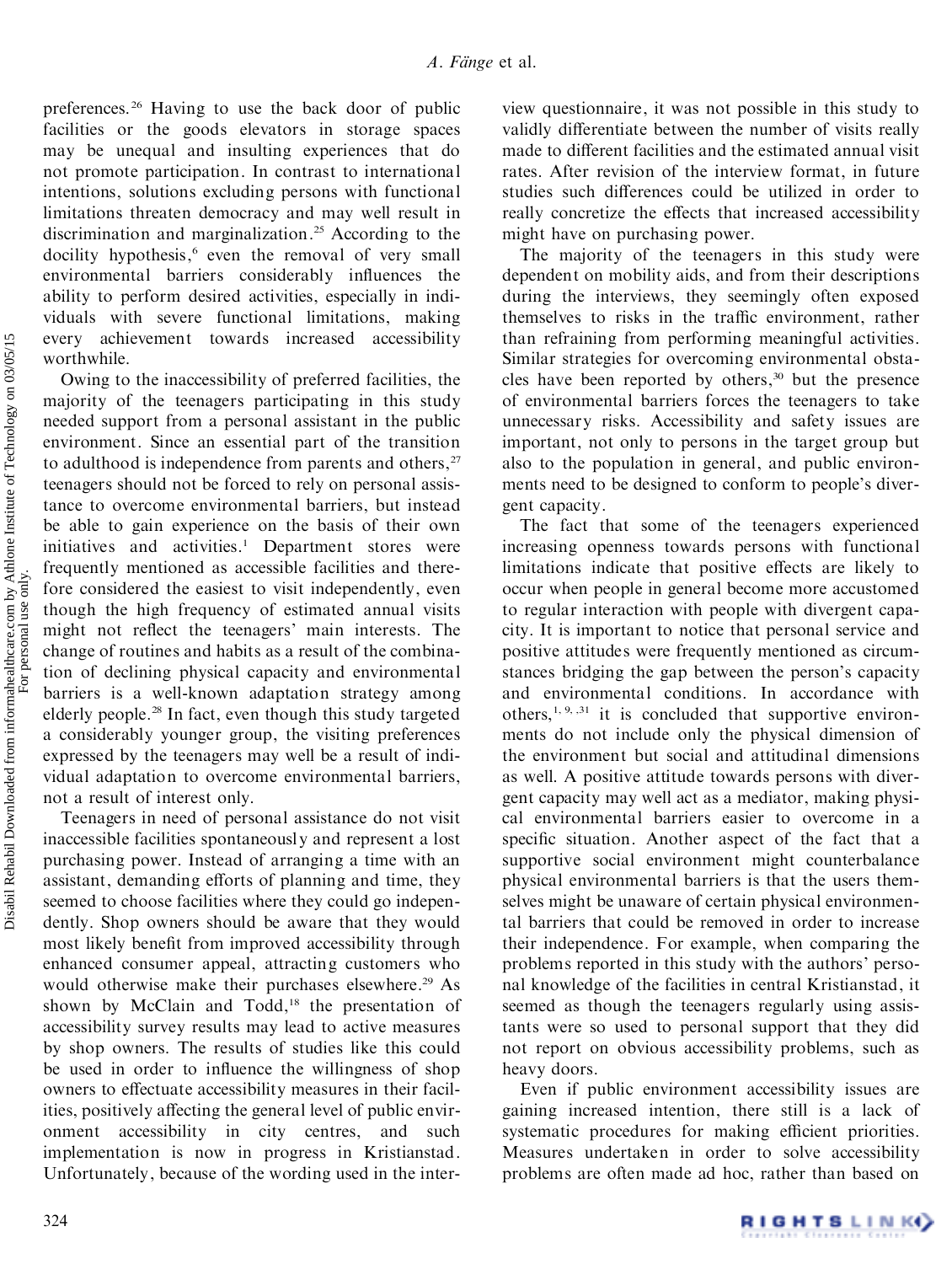the results produced by use of systematic assessments. Valid and reliable assessments of physical environmental accessibility requires the use of a professional as well as a client-centred perspective. Such an approach has greater opportunities for explaining the impact of the physical environment on activity and participation than only the client-centred or professional perspectives respectively. 13, 32, <sup>33</sup>

The method developed for this study was useful for investigation and documentation of opinions of accessibility matters from a client-centred perspective, but it needs further refinement and scientific testing. The facility items in the questionnaire were specific to the city centre of Kristianstad, but the facility categories can be found in any city. The method could be tailored for future studies in other cities, preferably utilizing a computerized format, providing a new way for systematic investigation of accessibility prefer ences in any group of users. However, since accessibility is a relative concept,<sup>2, 5</sup> persons with functional limitations in general are able to report validly only on accessibility problems in relation to their own functional limitations. That is, even if the subjective opinions of users constitute an important background for making priorities among measures for improving public environment accessibility, qualified accessibility assessments require analyses of environmental barriers in relation to the profiles of functional limitations identified in specific individuals or user groups. In order to cover accessibility problems in relation to a wider range of possible functional limitation profiles, accessibility problem surveys should be based on the professional use of norm-based, valid, and reliable instruments as well, for example, with instruments based on the Enabler Concept. <sup>21</sup> Usability, on the other hand, is a question of subjective perception and experiences <sup>29</sup> and cannot be assessed objectively.

In conclusion, the results of this study are unique since they describe subjective experiences of the interaction between teenagers with functional limitations and the public environment. Teenagers with functional limitations want to visit the same kind of public facilities as other teenagers do, but much effort is required in order to ensure them full participation in society. Current building legislation and international intentions specify requirements for public environment accessibility, but the regulations are in the main subject to local interpretations. Only with valid and reliable data on local accessibility problems at hand, including users' opinions as well as objective, norm-based assessments, can efficient discussions with the actors involved take place.

#### **Acknowledgements**

The authors express their thanks to the pupils at Kristianstad National SAUSS who took part in this study. Thanks also to the local division of the Association of the Neurologically Disabled, NHR for hosting the project, and to the project's reference group for continuous interest and support. The study was supported financially by the Swedish State Inheritance Fund, Kristianstad Municipality and Kristianstad County Council.

#### **References**

- 1 Healy H, Rigby P. Promoting independence for teens and young adults with physical disabilities. *Canadian Journal of Occupational Therapy* 1999; **66**: 240 – 249.
- 2 Iwarsson S. Functional capacity and environmental demand. Exploration of factors influencing everyday activity and health in the elderly population. Doctoral dissertation. Lund, Sweden: Lund University, 1997.
- 3 Bille B, Olow I. (eds) *Barnhabilitering vid roÈrelsehinder och andra neurologiskt betingade funktionshinder. (Habilitation in children with motor-handicap and other neurological impairments. In Swedish*) Stockholm, Sweden: Liber, 1999.
- 4 World Health Organization (WHO) International Classification of *Functioning, Disability and Health, ICIDH-2*. Final Draft, Full Version. Geneva: Author, 2001.
- 5 Steinfeld E, Danford GS. Theory as a basis for reserach on enabling environments. In: E Steinfeld, GS Danford (Eds) *Enabling Environments. Measuring the Impact of Environment on Disability and Rehabilitation*. New York: Kluwer Academic, 1999.
- 6 Lawton MP. Environment and Ageing. Los Angeles: Brooks/Cole Publishing, 1980.
- 7 Lawton MP, Nahemow L. Ecology and the ageing process. In: C Eisdorfer, MP Lawton (Eds) *The Psychology of Adult Development and Ageing*. Washington, DC: American Psychological Association, 1973.
- 8 Nagi SZ. Disability concepts revisited: implications for prevention. In: AM Pope, AR Tarlov (Eds) *Disability in America: Toward A National Agenda for Prevention.* Washington DC, USA: National Academy Press, 1991.
- 9 Jensen G, Iwarsson S, Ståhl A. Theoretical understanding and methodological challenges in accessibility assessments, focusing the environmental component: an example from travel chains in urban public bus transport. *Disability and Rehabilitation*, in press.
- 10 Lieberg M. *Att ta staden i besittning (Taking Possession of the City*. In Swedish) Lund University, Sweden: Department of Building Functions Analysis, 1992.
- 11 Oldenburg R. *The Great Good Place. Cafés, Coffee Shops, Community Centres, Beauty Parlors, General Stores, Bars, Hang outs and How They Get you Through the Day*. New York: Paragon House, 1989.
- 12 Persson D, Erlandsson LK, Eklund M, Iwarsson S. Value dimensions, meanings and complexity in human occupation-a tentative structure for analysis. *Scandinavian Journal of Occupational Therapy* 2001; **8**: 31 – 39.
- 13 Canadian Association of Occupational Therapists (CAOT). *Enabling Occupation. An Occupational Therapy Perspective*. Otta wa, Canada: CAOT, 1997.
- 14 Kielhofner G. *Conceptual Foundations of Occupational Therapy*. Philadelphia: FA Davis, 1995.
- 15 Kokkonen J, Saukkonen AL, Timonen E, Serlo W, Kinnunen P. Social outcome of handicapped children as adults. *Developmental Medicine and Child Neurology* 1999; **33**: 1095 – 1100.
- 16 Iwarsson S, Isacsson Å. Quality of life in the elderly population: an example exploring interrelationships among subjective well-being, ADL dependence, and housing accessibility. *Archives of Gerontol ogy and Geriatrics* 1997; **26**: 71 - 83.